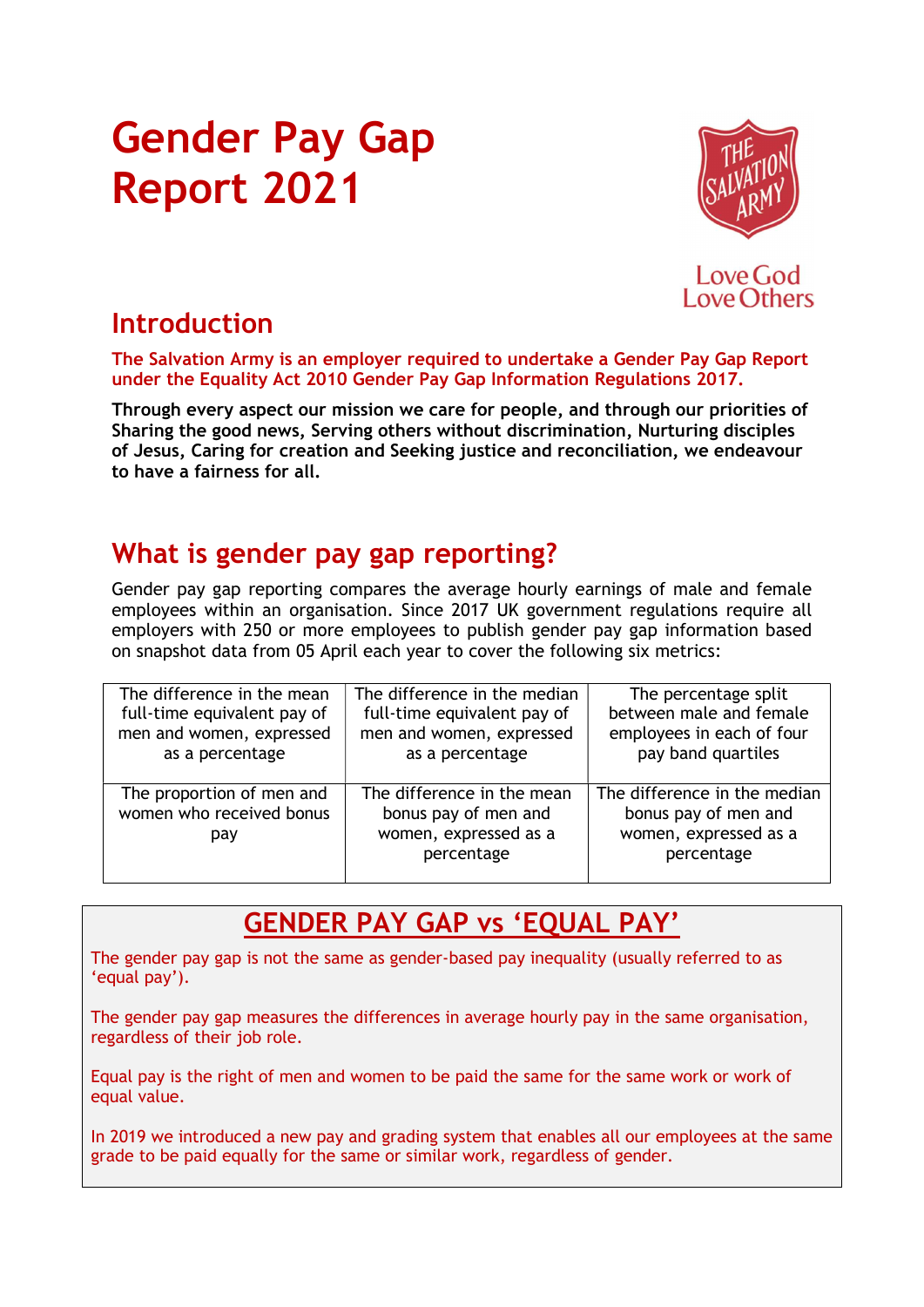### Our gender pay gap metrics 2021

Based upon data from our April 2021 payroll, we are reporting a mean gender pay gap of 13.8% and a median gender pay gap of 4.6%

The Salvation Army employees do not have an opportunity to earn bonuses and therefore the mean gender bonus gap is 0% and the proportion of male and female employees in The Salvation Army receiving a bonus is 0%

The gender distribution for full-pay relevant employees included in this report is 32% male 68% female



Our workforce has been divided into four equal-sized groups based on hourly pay rates to give the pay quartiles shown below:



Figure 1: Our 2021 pay quartiles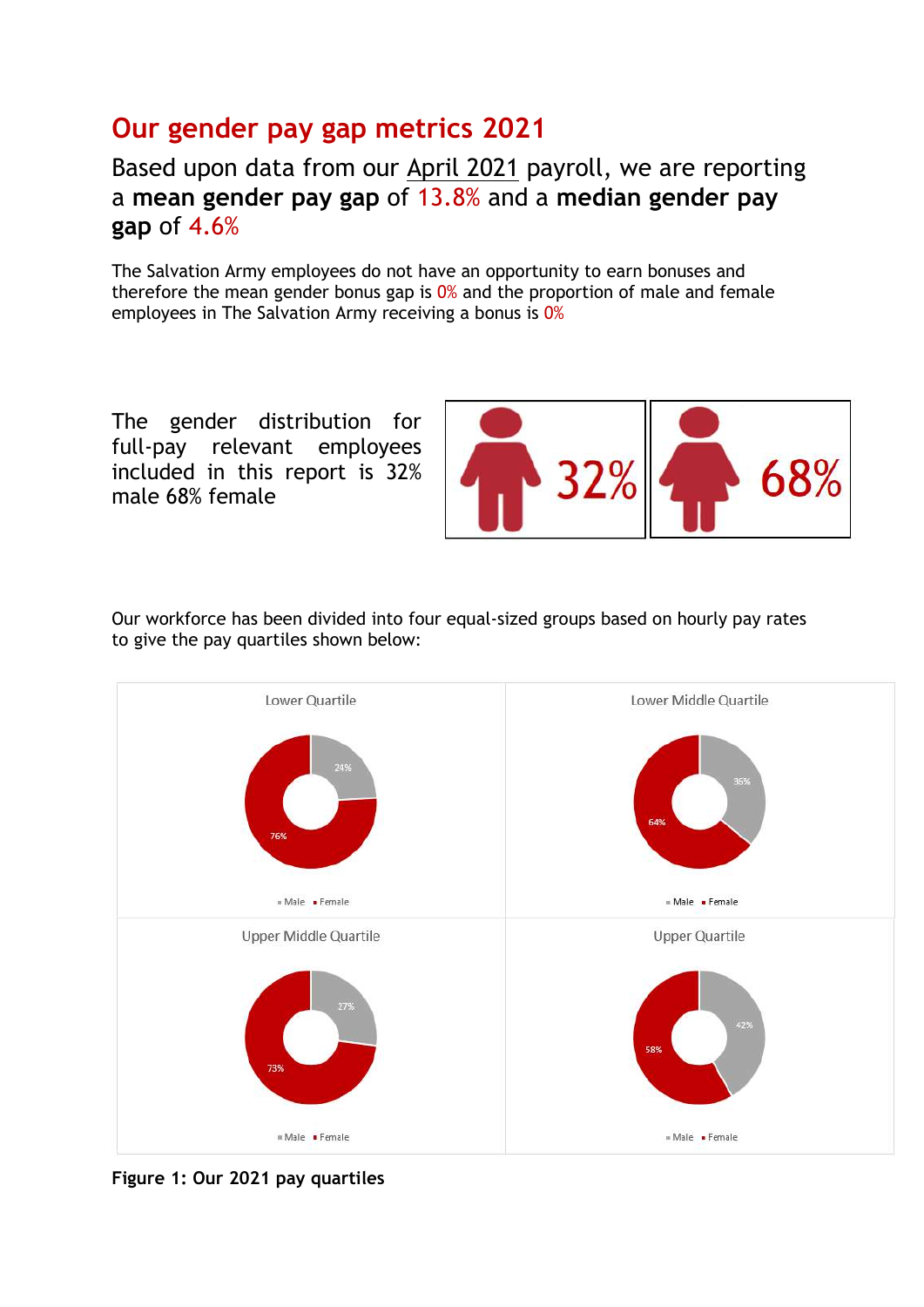## Our gender pay journey - analysis

Our mean gender pay gap has increased by 2.0% since our 2020 report

Our median gender pay gap has decreased by 0.2% since our 2020 report

| <b>Metric</b>                  | April 2021 |       |       | April 2020 April 2019 April 2018 |  |
|--------------------------------|------------|-------|-------|----------------------------------|--|
| Mean (average) gender pay gap  | 13.8%      | 11.8% | 13.7% | 14.2%                            |  |
| Median (middle) gender pay gap | 4.6%       | 4.8%  | 7.6%  | 6.5%                             |  |

#### Figure 2. How our gender pay gap has changed since April 2018

The widening of our mean gender pay gap is of some concern. However, an important caveat is that in our 2020 report we reported a decrease in the gap which was likely attributable to our high proportion of fully-furloughed female employees in April 2020.

The Salvation Army continued to utilise the Coronavirus furlough scheme during 2021 although our furloughed population had reduced from the April 2020 level. The salaries of 13% of our employees continued to be impacted by furlough and these have been removed from the 2021 data set as they are not "full pay relevant". It is possible that the April 2021 figures may be showing a move back towards the true representation of our position, however with this significant percentage of employees omitted from the data set we are unable to say for sure. We remain hopeful that our 2022 report, (which will be the first report unaffected by furlough since the implementation of our pay and grading system), will show an overall improvement in our position over the 3 years since 2019.

Analysis of our pay quartiles reveals an increase in the percentage of females in the top two quartiles and a slight decrease of males in our lower quartile. Our mean gender pay figure continues to be affected by the disproportionate number of female employees in both the lower and lower middle pay quartiles.

|                       | <b>April 2021</b> |               | <b>April 2020</b> |               | <b>April 2019</b> |               | <b>April 2018</b> |               |
|-----------------------|-------------------|---------------|-------------------|---------------|-------------------|---------------|-------------------|---------------|
|                       | Male              | <b>Female</b> | Male              | <b>Female</b> | Male              | <b>Female</b> | Male              | <b>Female</b> |
| Lower quartile        | 24%               | 76%           | 25%               | 75%           | 22%               | 78%           | 21%               | 79%           |
| Lower middle quartile | 36%               | 64%           | 36%               | 64%           | 32%               | 68%           | 32%               | 68%           |
| Upper middle quartile | 27%               | 73%           | 29%               | 71%           | 30%               | 70%           | 30%               | 70%           |
| Upper quartile        | 42%               | 58%           | 43%               | 57%           | 41%               | 59%           | 40%               | 60%           |

#### Figure 3. The % gender split of our pay quartiles since April 2018

The reason for the decrease in our median pay gap is that the median pay rate of female employees increased by 1.1% over the year since April 2020. However, the median pay of their male counterparts rose by slightly less (1.0%) over the same period. This is attributable to two factors; firstly, the rates of pay at the lowest end of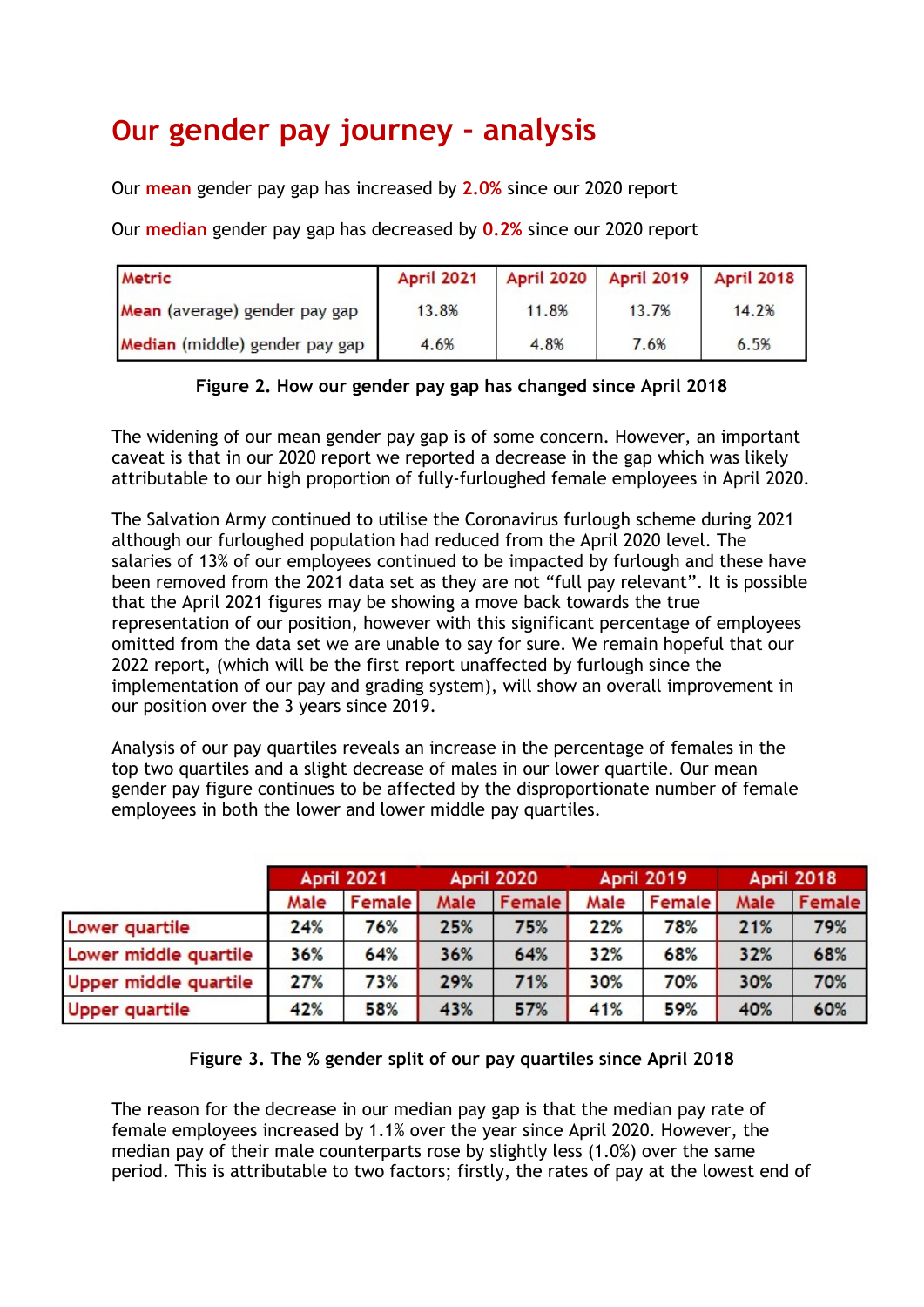our pay scales increased by over 4% between April 2020 and April 2021. As we employ a greater number of women in our lower pay bands this meant more women than men benefitted from this uplift. Secondly, the increase in the percentage of women employed in the upper quartiles has had a positive impact, albeit negligible.

### Why does The Salvation Army have a gender pay gap?

The underlying cause of The Salvation Army's gender pay gap is because we employ a significantly higher percentage of women in our lower three pay quartiles than in our upper pay quartile. This means that women are not as well represented in our higher paid positions and we continue to employ a higher proportion of female employees in our lower paid, front line services. We continue to see a lack of progression into senior roles by females within The Salvation Army, although this is improving.

These causes continue to underpin gender pay gaps across the UK economy as a whole. Men are more likely than women to be in senior roles, women are more likely than men to be in front-line roles, men are more likely to be in technical roles attracting higher rates of pay, women are more likely than men to have had career breaks and are more likely to work part-time in lower paid roles.

The Salvation Army continues to be committed to the principle of equal opportunities and equal treatment for all employees, regardless of sex, race, religion or belief, age, marriage or civil partnership, pregnancy/maternity, sexual orientation, gender reassignment or disability.

### What is The Salvation Army doing to address its gender pay gap?

#### The Salvation Army is committed to reducing its gender pay gap.

We will consistently strive to ensure that all initiatives aimed at reducing our gender pay gap will align with the principles outlined in our Valuing People Framework and in our Fiscal Stewardship Principles.

We have already taken actions which will improve our gender pay position in the future. We continue to operate the policy of paying no less than 2% above the National Living Wage rate. This means, as the NLW continues to rise annually, employees in our lowest pay bands, who are disproportionately females, will be awarded a far greater percentage increase to their hourly rate.

Our agile, flexible and homeworking policy is now fully operational and is enabling our employees to work in a way that best supports their work/life balance, with line management agreement.

We have completed the implementation of a full review of pay structures and strategy across the whole organisation. As 77% of employees receiving a pay increase as part of this review were female, we had expressed confidence in our previous gender pay